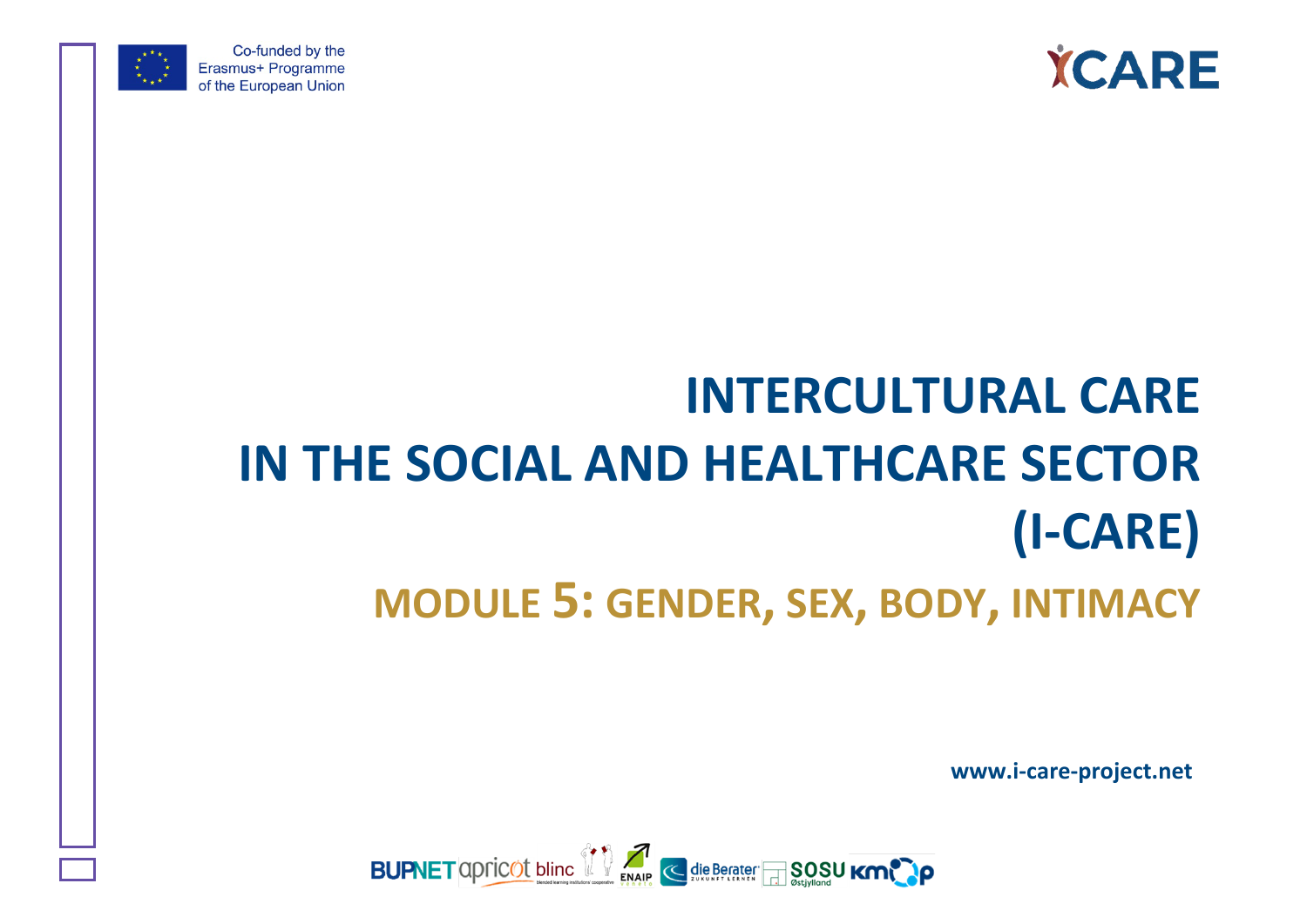



#### **Project Information**

| INTERCULTURAL CARE IN THE SOCIAL AND HEALTHCARE SECTOR (I-CARE)             |
|-----------------------------------------------------------------------------|
| 2019-1-UK01-KA202-061433                                                    |
| Key Action 2: Cooperation for innovation and the exchange of good practices |
| <b>KMOP</b>                                                                 |
| June 2021                                                                   |
|                                                                             |



This work is licensed under the Creative Commons Attribution-NonCommercial-ShareAlike 4.0 License @ 2021 by I-CARE Consortium

The European Commission support for the production of this publication does not constitute endorsement of the contents which reflects the views only of the authors, and the Commission cannot be held responsible for any use which may be made of the information contained therein.

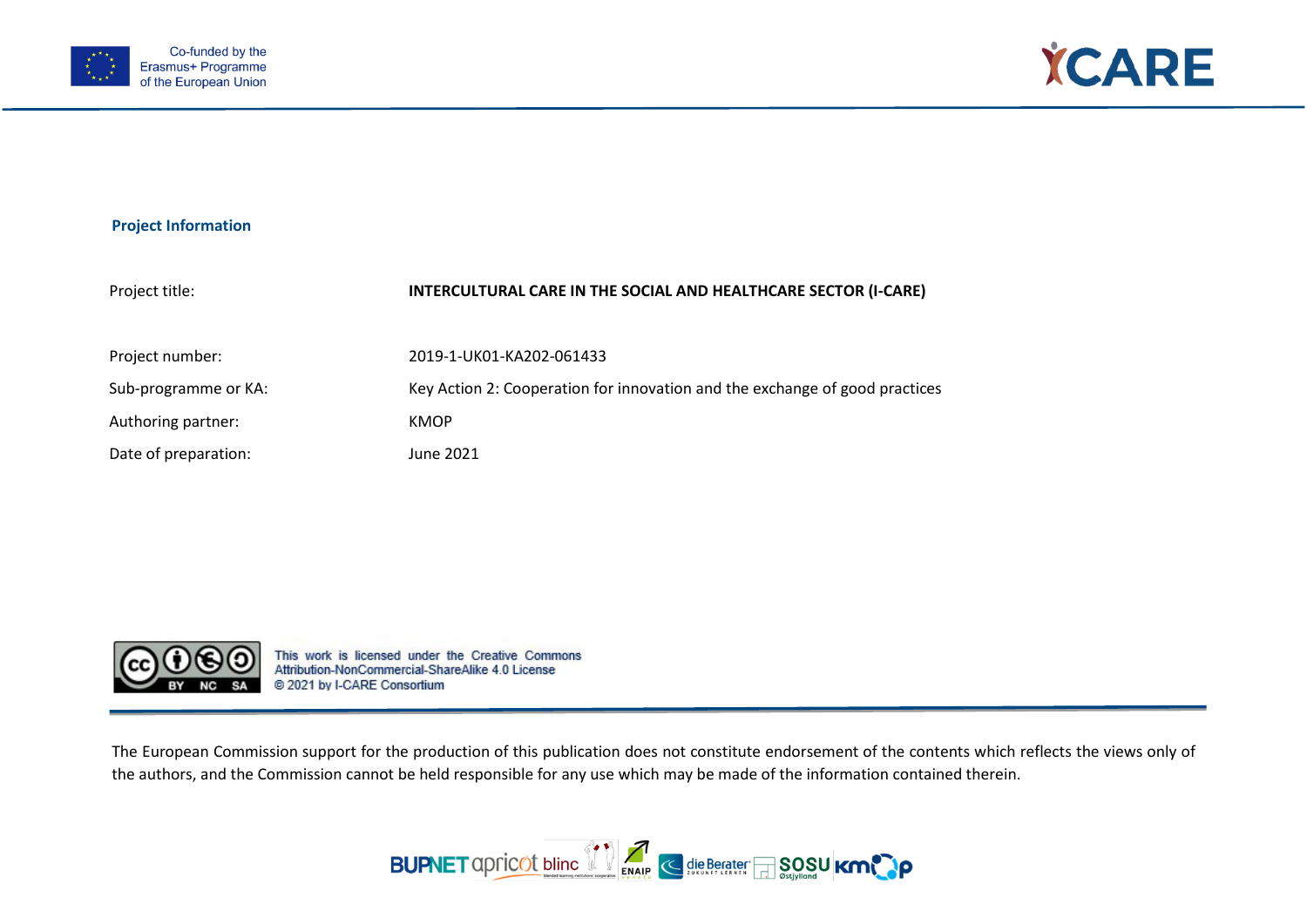



# **Contents**

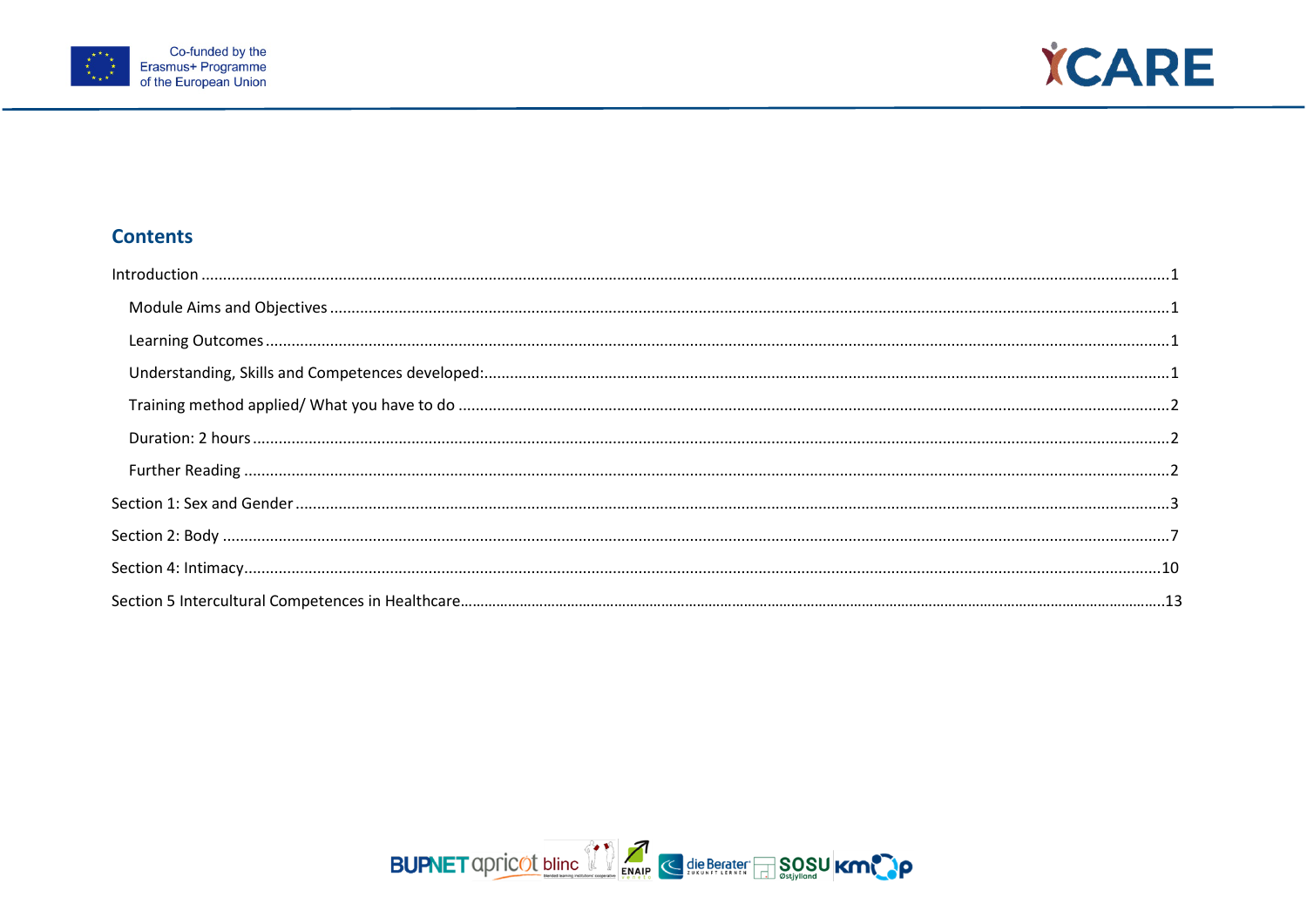



# **KEY TO SYMBOLS**



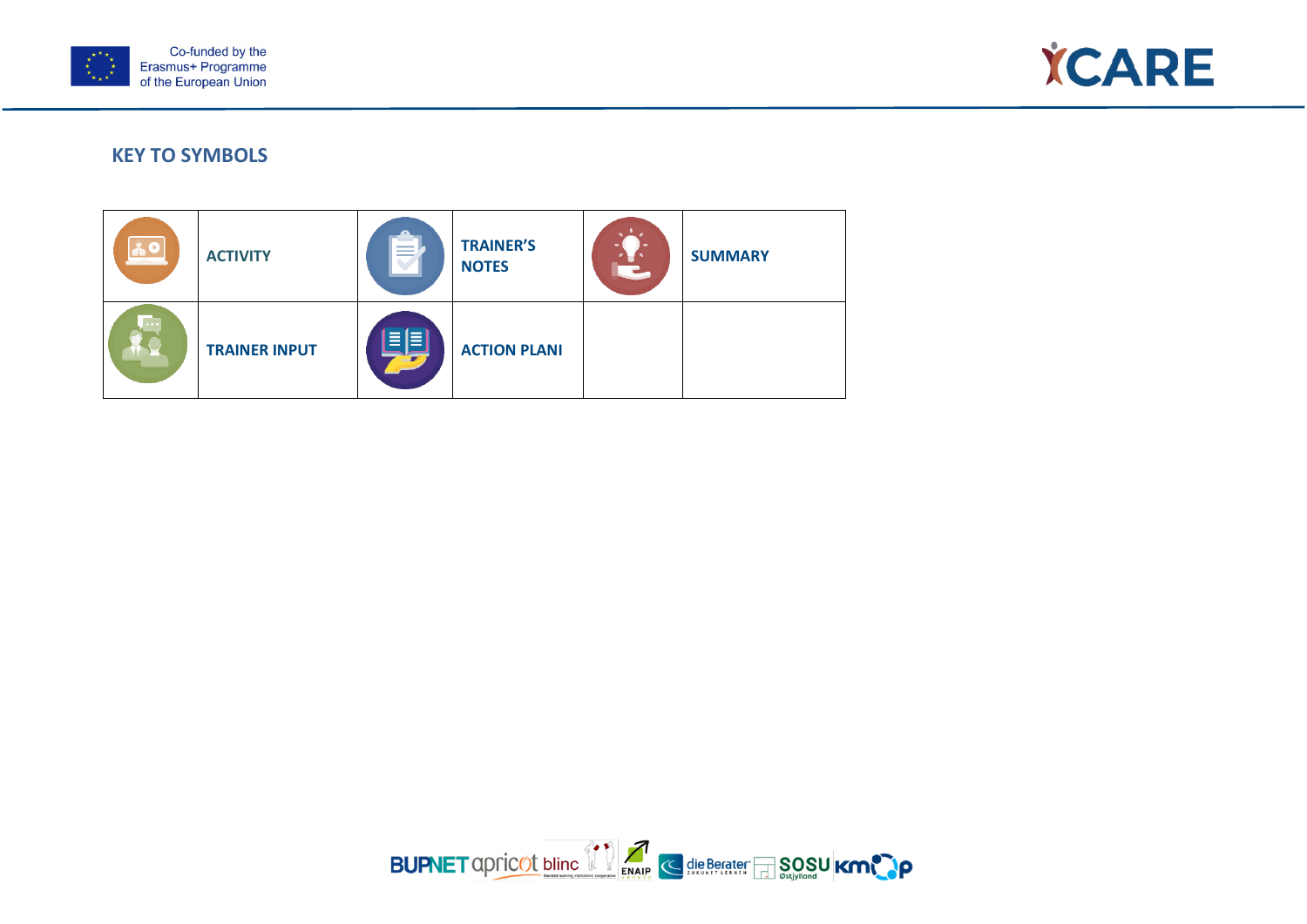



# <span id="page-4-0"></span>**Introduction**

This module explores intercultural communication regarding body, gender, sex and intimacy.

#### <span id="page-4-1"></span>**Module Aims and Objectives**

The purpose of this module is for learners to explore:

- the different attitudes regarding sex, gender, body and intimacy
- the association between culture and gender
- the different gender roles that women and men are assigned to in different cultures

#### <span id="page-4-2"></span>**Learning Outcomes**

After studying this module you will be able to:

- ♦ Understand the difference between sex and gender
- ♦ Understand different attitudes associated with sex and sexuality
- ♦ Understand the relationship between culture and gender/bodies
- ♦ Detect gender roles across cultures
- ♦ Apply effective tools to overlap the cultural gap when caring for persons from another culture
- ♦ Engage critically with cultural differences regarding gender and sex
- Reflect on our personal cultural identities

#### <span id="page-4-3"></span>**Understanding, Skills and Competences developed:**

- ♦ Increased intercultural awareness.
- ♦ Enhancement of life skills
- ♦ Better developed social skills when working across cultures
- ♦ Personal skills in working across cultures.
- Increased level of competence in working in multi-cultural environments.

Module 5: Body, Gender, Sex & Intimacy 1 and 1 and 1 and 1 and 1 and 1 and 1 and 1 and 1 and 1 and 1 and 1 and 1 and 1 and 1 and 1 and 1 and 1 and 1 and 1 and 1 and 1 and 1 and 1 and 1 and 1 and 1 and 1 and 1 and 1 and 1 a

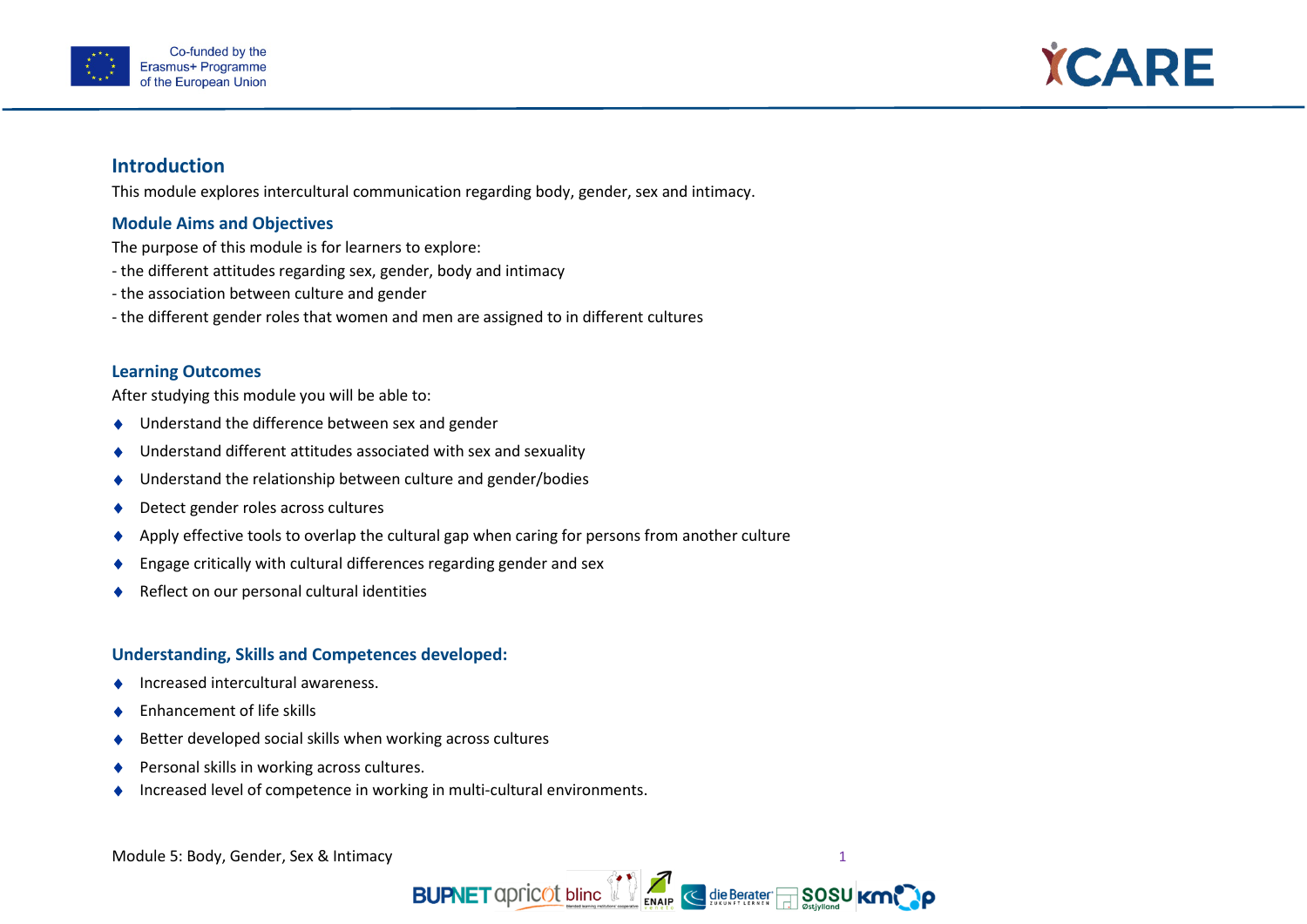



#### <span id="page-5-0"></span>**Training method applied/ What you have to do**

This module is available as e-learning and also can be delivered face-to-face in a classroom, or with a class via a virtual platform. It involves

- ♦ Reading background information on the subject of the module
- ♦ Completion of exercises and activities either by e-learning or attending a face-face course, or via a virtual platform.
- ♦ Self-assessments for reflection and checking understanding

### <span id="page-5-1"></span>**Duration: 2 hours**

## <span id="page-5-2"></span>**Further Reading**

You will also find a range of supporting resource materials available in the **I-CARE Toolbox** and on the **I-CARE App.**

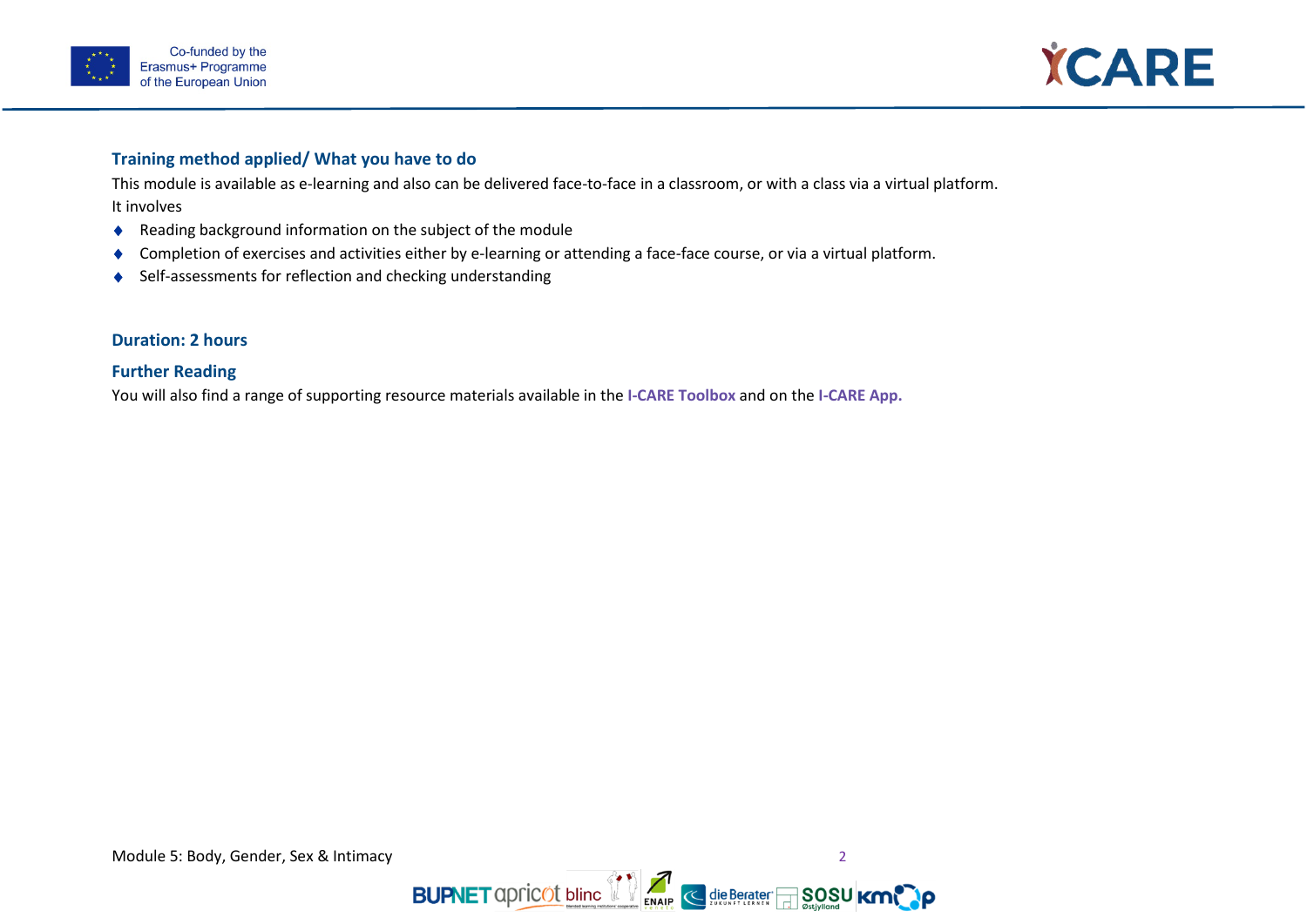



# <span id="page-6-0"></span>**Section 1: Sex and Gender**



Trainer Input (slide 3)



emphasize the common terms.

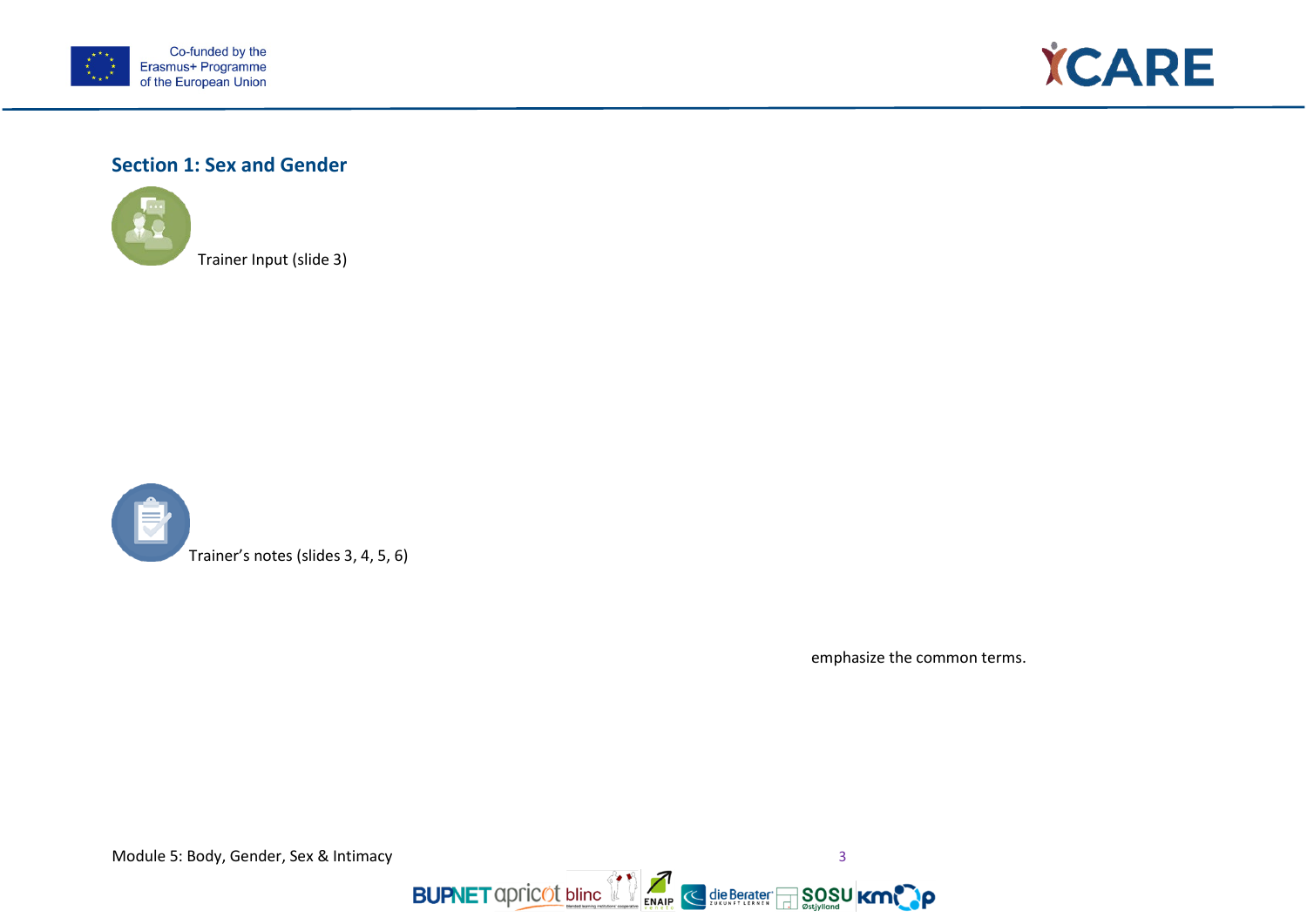





Trainer input (slides 8,9,10,11)

- Sex: set of biological and physiological features that define masculine and feminine
- **Gender:** socially and culturally constructed identities/roles regarding male and female
- **Gender identity:** how someone perceives themselves regarding gender. Gender identity is not binary or static.
- **Sexual orientation:** to which gender one person is attracted to

#### **Social constructionism**

■ Everything we see and know is **partially socially constructed**. Meaning does not exist out of social circumstances and is dependent upon them. Gender theorists draw from this theory to analyse gender issues.

#### **Gender Performativity**

■ Identity is constructed and reconstructed through repetitive acts. People tend to conform because of social pressure, but there is also the possibility to resist. This is how different gender identities are formed.

Gender "is a performative accomplishment compelled by social sanction and taboo.... Gender is... an identity **instituted through a repetition of acts**."-Judith Butler

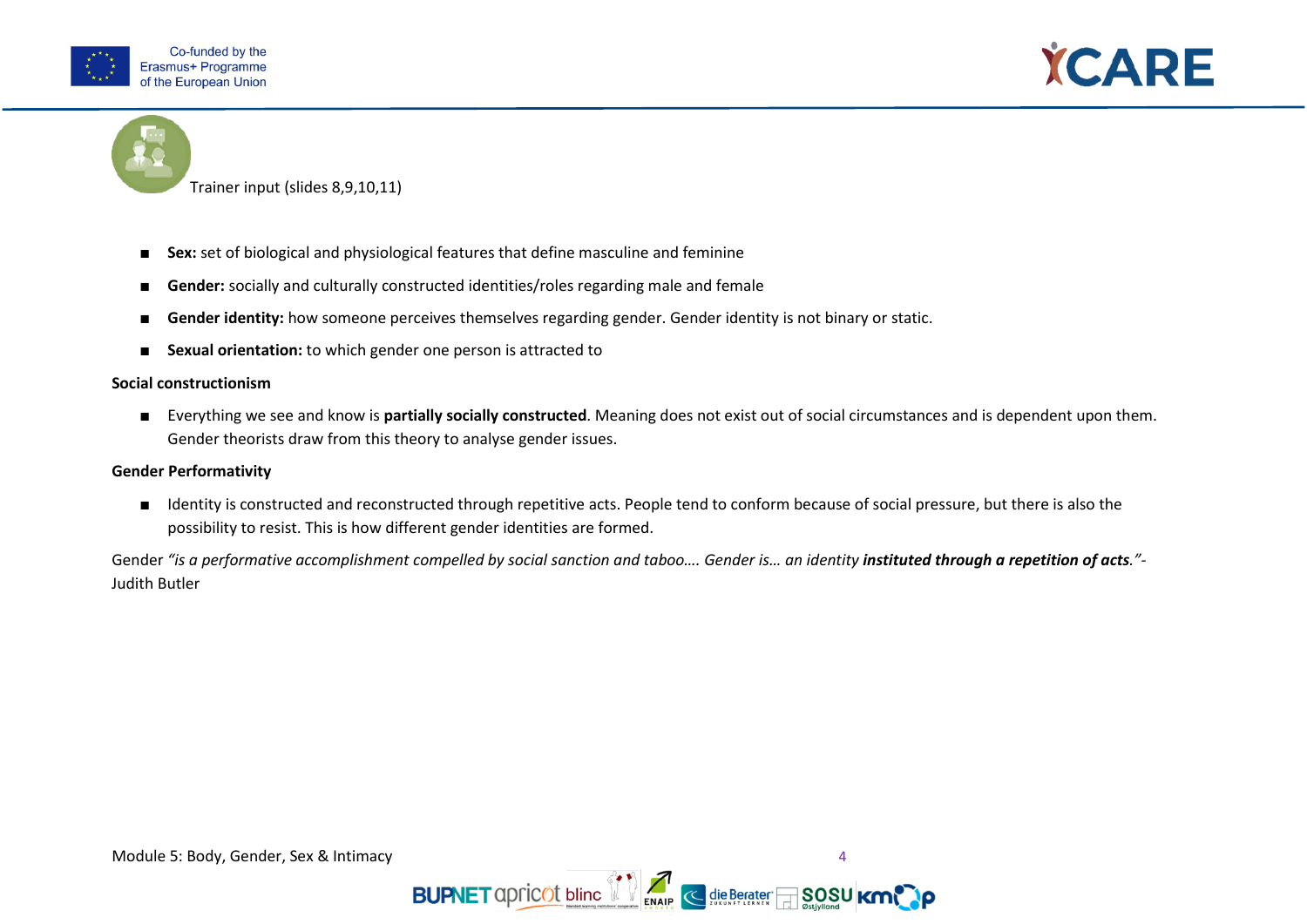







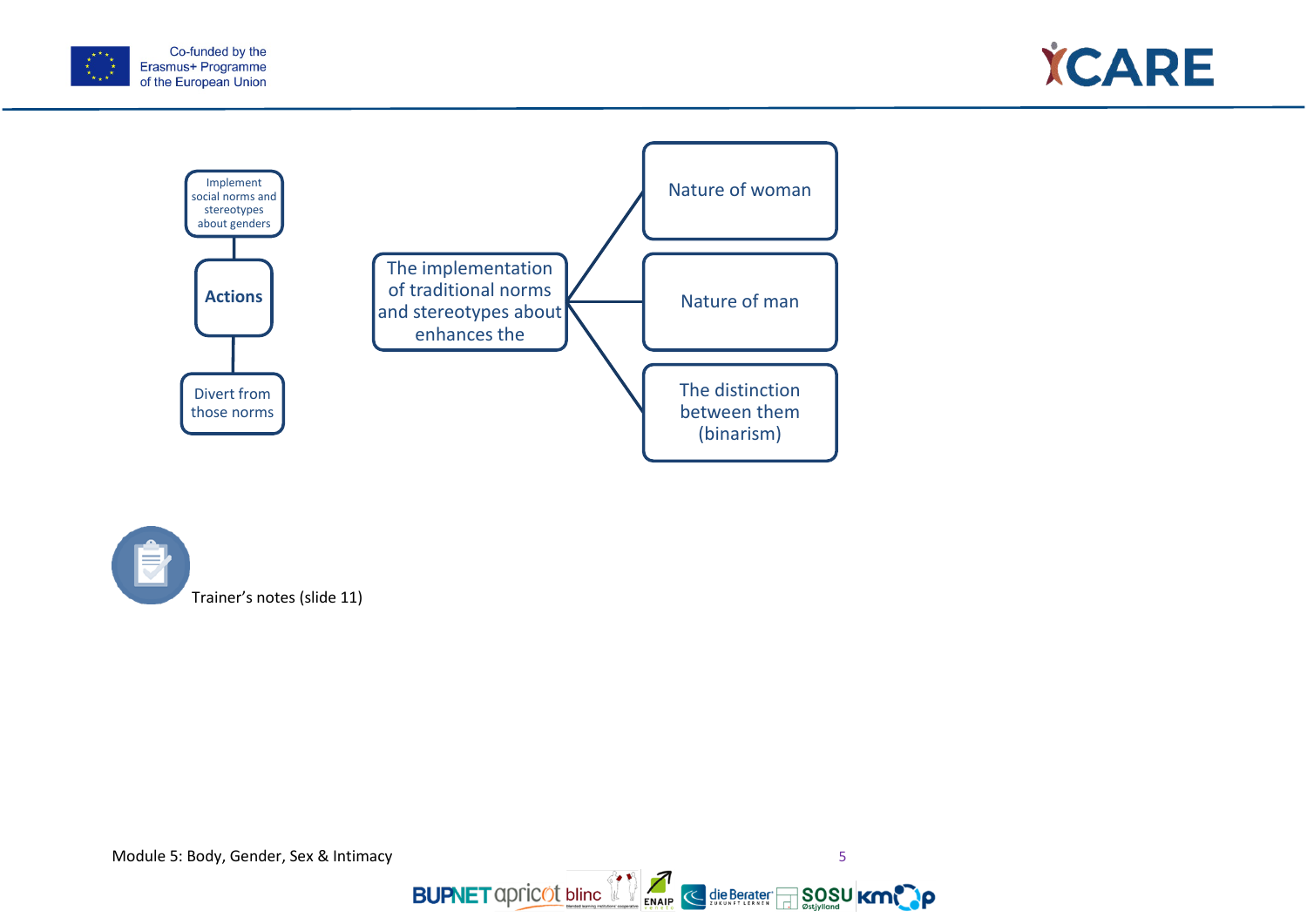



Activity – Nursery rhyme (slide 12-13)

What are little boys made of?

Snips and snails,

And puppy dog tails,

That's what little boys are made of.

What are little girls made of?

Sugar and spice,

And everything nice,

That's what little girls are made of

- What message to we get from this rhyme in relation to gender?
- How do we view these perceptions today, in the West?
- Think about how gender roles vary over time and in different parts of the world

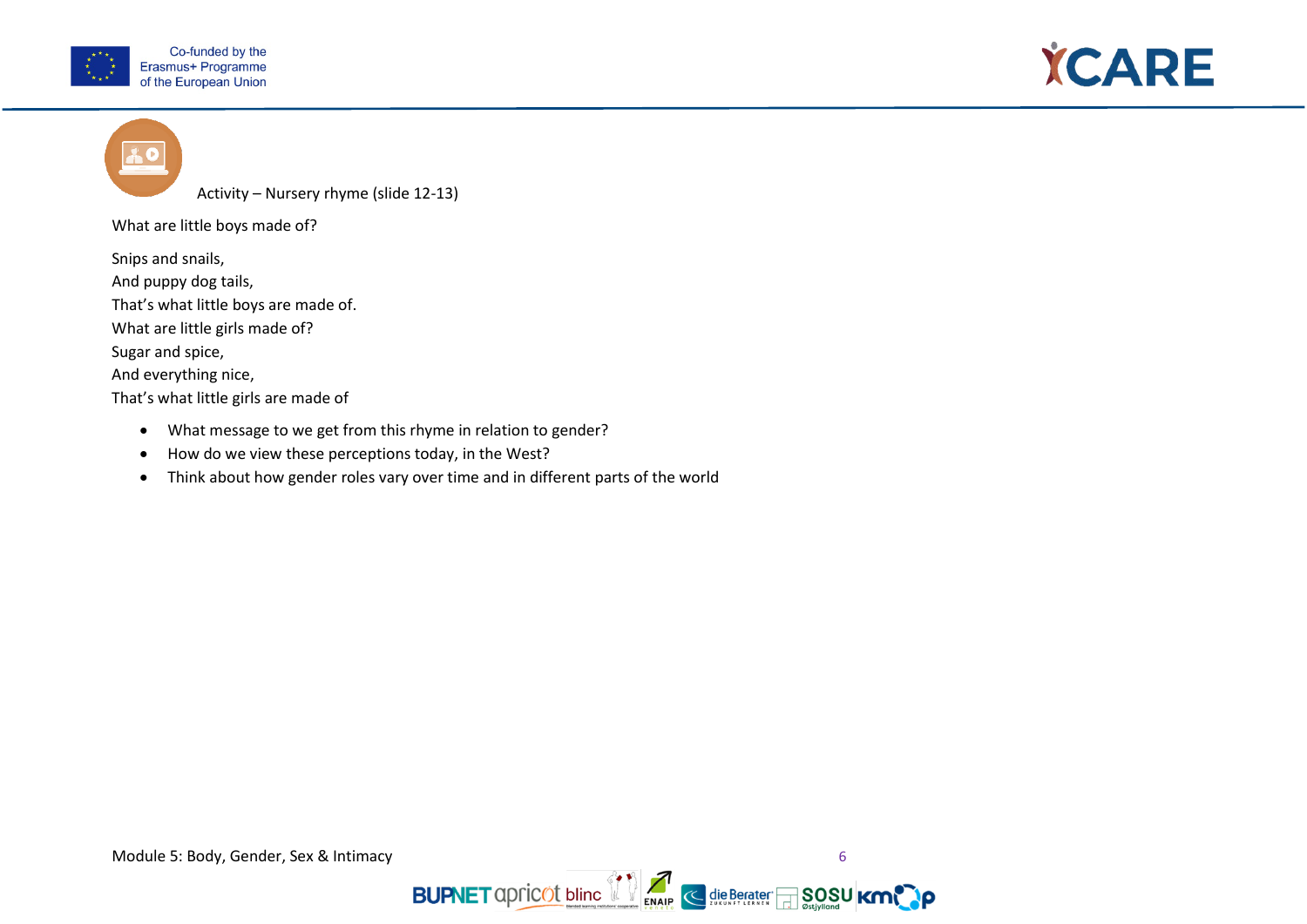



# <span id="page-10-0"></span>**Section 2: Body**



Trainer Input (slides 15, 16, 17, 18)

- $\triangleright$  Life stages
- $\triangleright$  Everyday life of the body
- $\triangleright$  Fashion
- $\triangleright$  Non-verbal communication
- $\triangleright$  Functions of the body
- $\triangleright$  Pain
- $\triangleright$  Health



Divide the learners into small groups and ask them to discuss the questions. Then take feedback on their reflections.



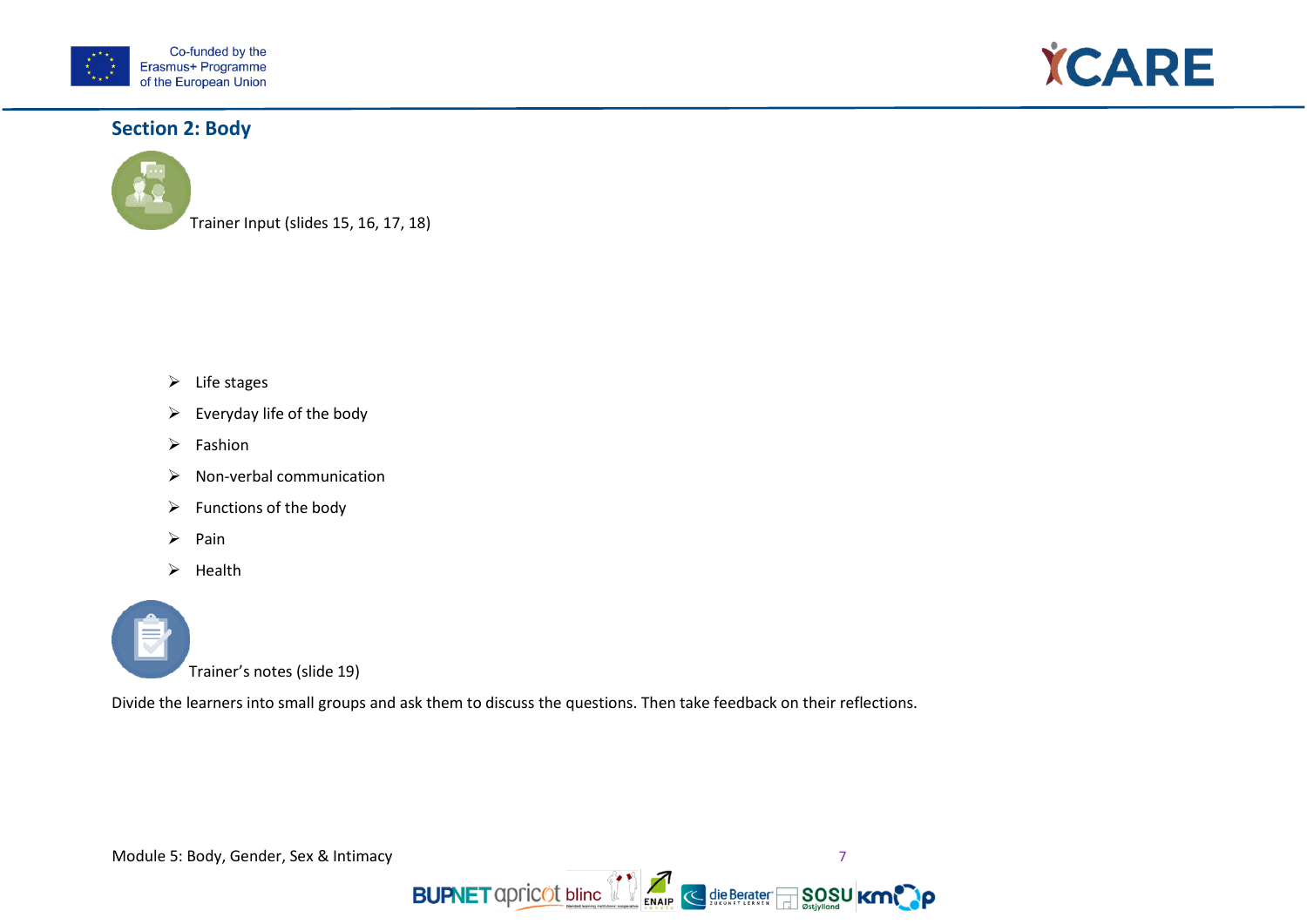



Activity (slide 19)

Reflect on the situation in your country:

- Would it be accepted for a teacher in a school or a university to have lots of tattoos?
- Do people with many piercings face any discrimination in the work environment?





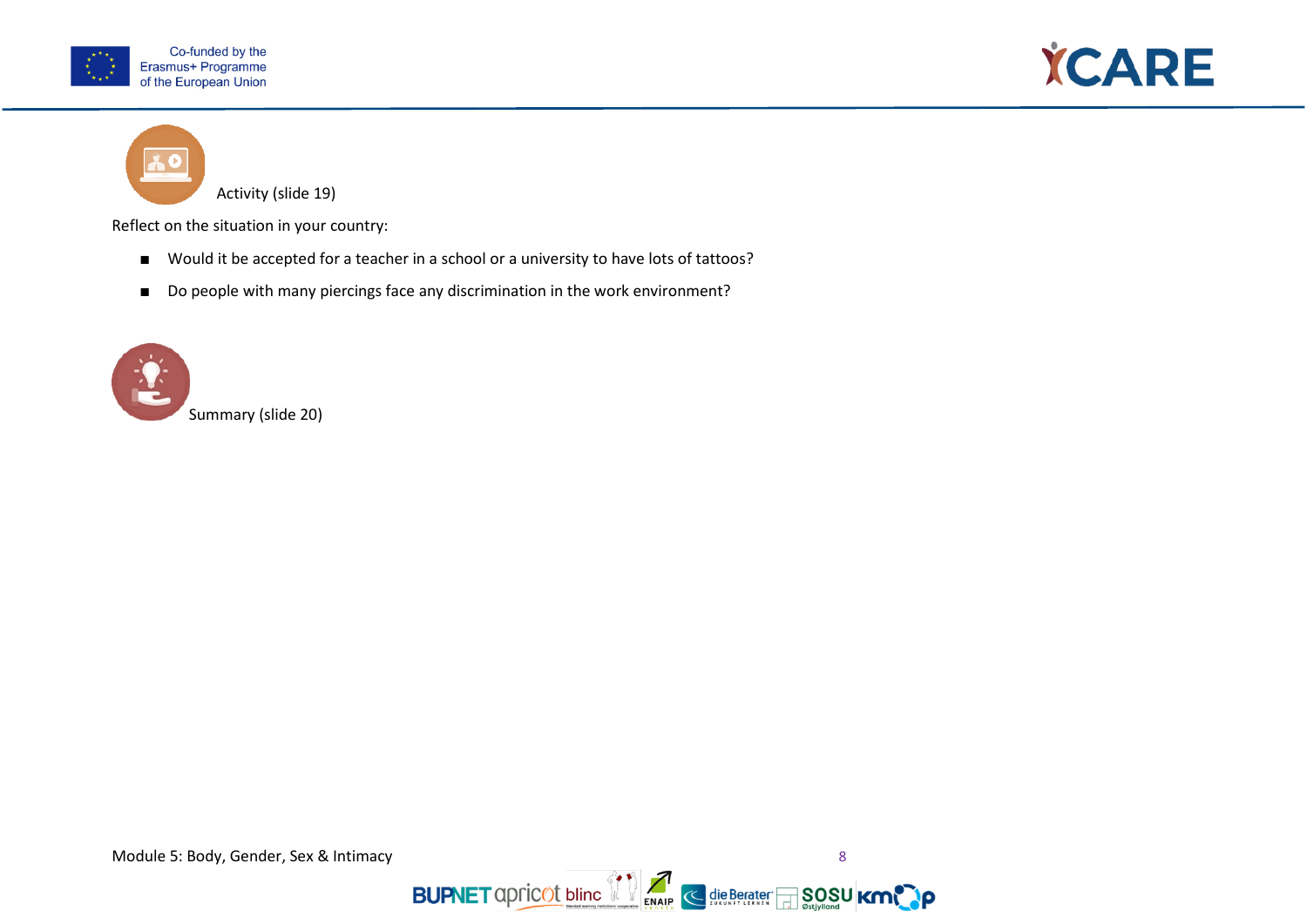



# **Section 3: Culture and Gender Roles**



**Normative Heterosexuality:** *defines what sexual identity, orientation and behaviour is acceptable inside the borders of a nation and a culture. Deviations from the rules are not only unacceptable but also fought against because they disturb the cultural, national or ethnic ideological construct.* 

Each culture determines the gender roles inside its boundaries. These roles are produced through communication because communication influences and shapes our ideologies and mentalities. It also affects the differences regarding gender roles. The differences between gender roles and gender manifestations are expressions of specific values and norms (Neculaesei, 2015).

Different cultures view gender expressions and gender roles differently. The power distribution between genders should not be considered as "normal" in any culture, because it is time and space related. The established power relations are not stable, but rather dynamic. What people from one culture see as restriction, others see it as normality.

- **Masculine societies** gender emotional roles are clear and very different- men are expected to be authoritarian and tough, while women should be gentle and soft
- **Feminine societies** boundaries between genders are more fluid and less clear



Module 5: Body, Gender, Sex & Intimacy 9

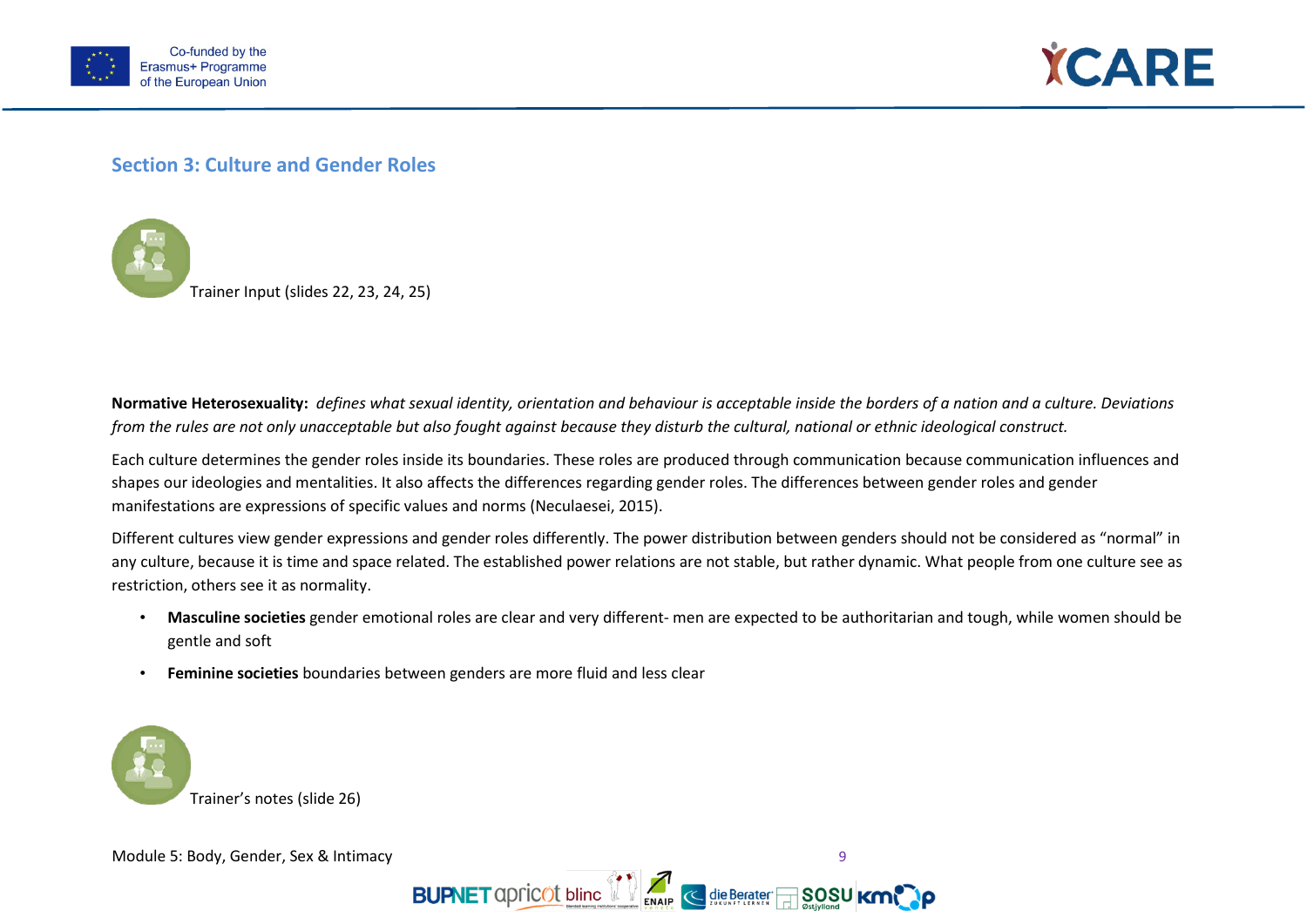



Ask learners to reflect on the questions about the kind of culture they live in and give examples of things that make them think this.



Which kind of culture do you live in?

What are the potentials for a change in power relations between the genders?

Reflect on recent cases and debates that have arisen in your country regarding gender, gender equality and gender roles.



# <span id="page-13-0"></span>**Section 4: Intimacy**



**Individualism** verbal, explicit, direct and expressive communication styles place greater emphasis on self-disclosure for enhancing intimacy. Belonging to a greater number of in-groups has potential for risky self-disclosures but may have fewer social consequences

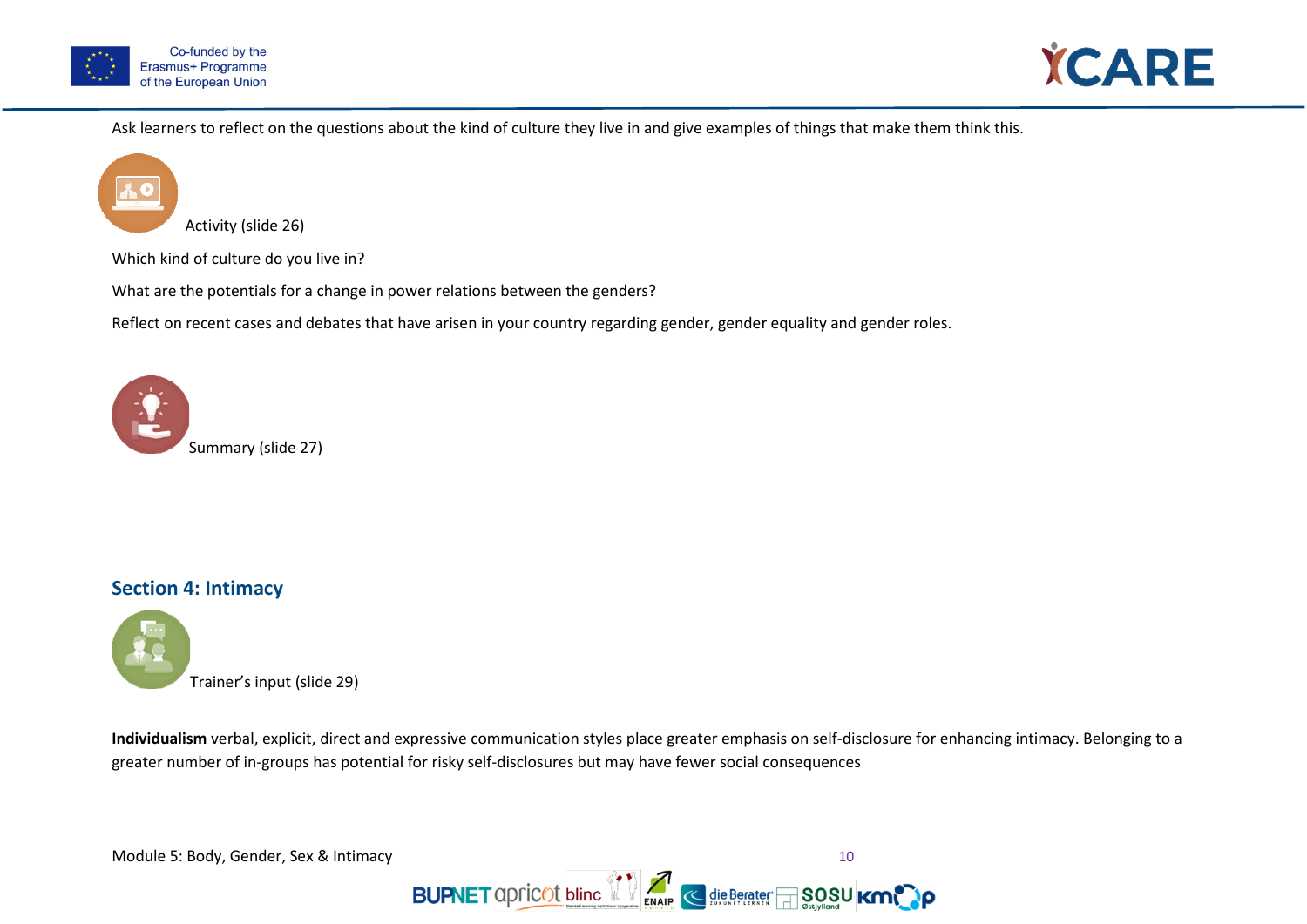



**Collectivism** indirect, nonverbal, ambiguous, contextual and less expressive communication styles place less emphasis on self-disclosure, tightly knit networks increase the likelihood that inappropriate disclosures will be criticized very negatively



Familiarise the students with the concept of intimacy and the differences that exist across cultures through a short quiz: Ask the learners to choose which answer they think is correct. Reveal the answer on the next slide!! Actually, there is not really a right answer, this is to get learners thinking about their reactions to the questions.



Activity (slide 30.31)

Imagine you are a young girl in ancient Hindu culture. What kind of kiss would you use?

- a. French kiss: an amorous kiss in which the participants' tongues extend to touch each other's lips or tongue
- b. Throbbing kiss: when our lower lip moves our lover's lower lip but not the upper.
- c. Pressed kiss: when we press our lover's lower lip with much force
- d. Touching kiss: when our tongue touches our lover's lip and, closing our eyes, our hands touch our beloved's



Intimacy is different in different cultures (collectivism v. individualism). Individualism cultures enhance intimacy and individuals adopt expressive communication styles. Collectivism cultures prefer indirect, nonverbal, non-expressive communications styles.

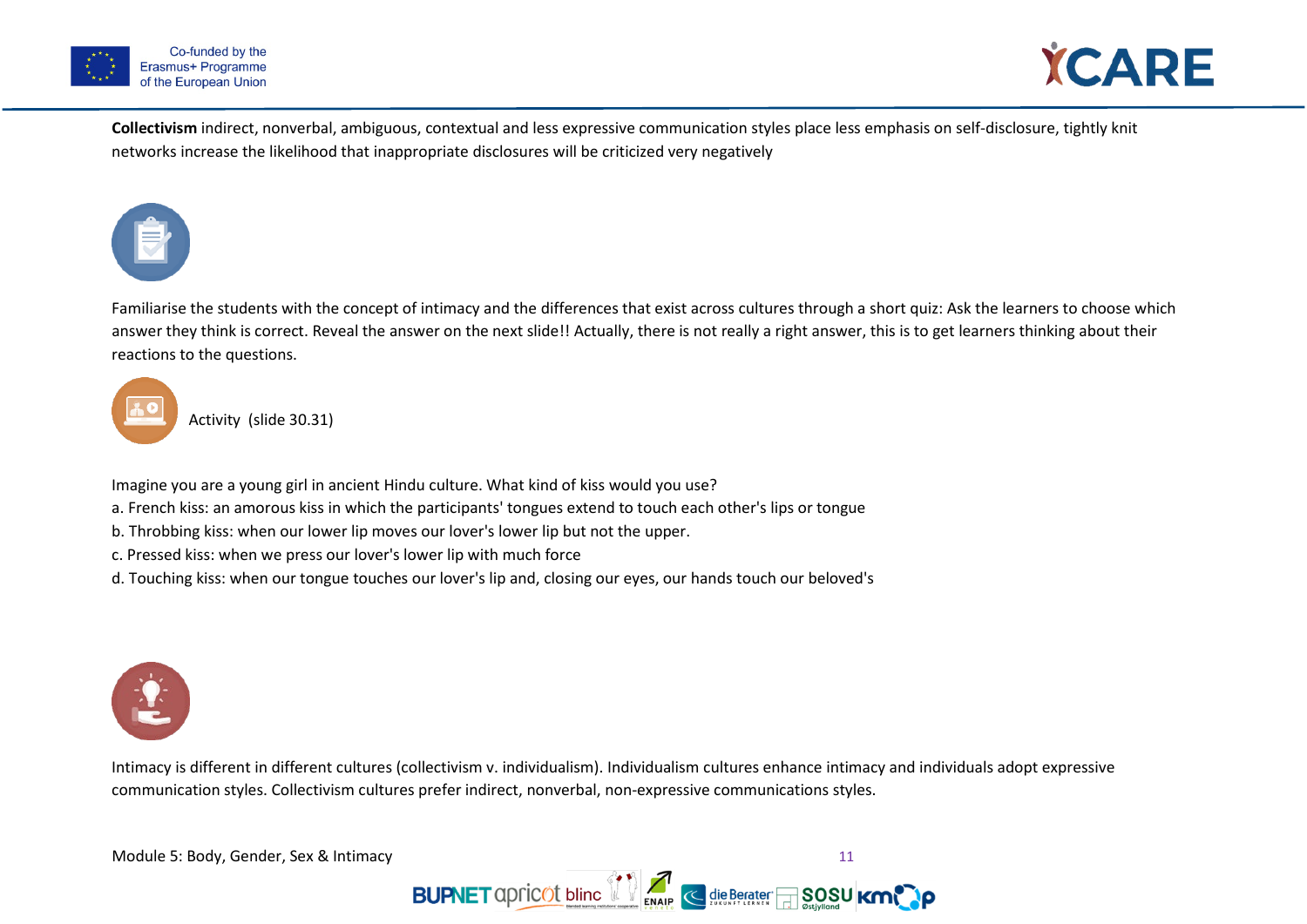



# **Section 5: Intercultural Competence in Healthcare**



Trainer input **(**slide 34.35,36,37))

These terms relate to intercultural communication and gender. They are often interconnected.

**Common Terms** Stereotypes, Discrimination, Tolerance, Equality, Socialization, Minorities

**Gender Terms.** Sexuality, Feminism, Sexism, Gender, Sex,

**Intercultural terms.** Multicultural, Racism, Intercultural, Immigrant, Culture

**Intercultural competence and gender**. It is not necessary to have expert knowledge and understanding of every aspect of gender and sexual identity. It is however important to understand and be open to the diversity and fluidity that exists in this area, to be aware of and reflect upon our own and others cultural norms and be able demonstrate an ethical and tolerant approach.

**Intercultural competence in healthcare**. Intercultural competence in the healthcare sector is a very important element of care. Intercultural competence regarding gender/body; Ability to engage in effective dialogue and tackle difficult topics; Understand the patient and provide high quality treatment. How to overlap the cultural gap. Have understanding, establish trust. Put aside stabilized beliefs.



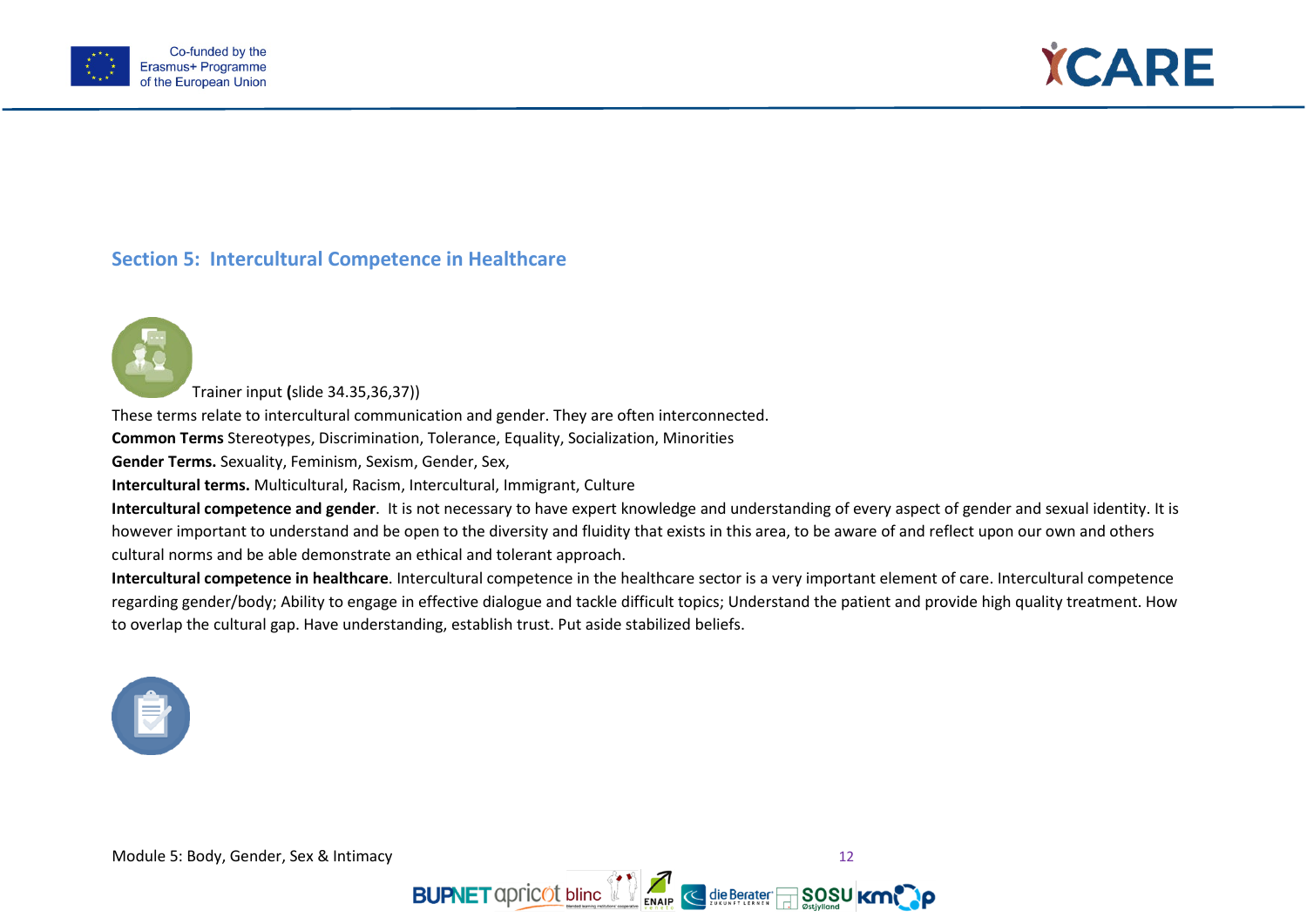



to read and then discuss the chosen case study. Using the questions to promote and guide their discussions. Take feedback from each group and move onto a general discussion about the best ways to respond to the situation.

Activity (slides 38, 39, 40, 41)

Case Study 1

Lamar Johnson, a thirty-three-year-old African American patient had been deemed a "frequent flyer" (a term used to describe those who keep coming to the hospital for the same reason, often assumed to be drug seekers) by the nurses and doctors in the emergency department. Each time he came in complaining of extreme headaches he was given pain medication and sent home. On this last admission, he was admitted to the ICU, where Courtney, a nurse, had just begun working. When she heard him described as a frequent flyer, she asked another nurse why he was thought to be a drug seeker. She was told, "He has nothing else better to do; I'm not sure why he thinks we can supply his drug habits."

Case Study Questions

- What are your thoughts after reading this story?
- How would you describe the behavior of the health personnel?
- What would you do if a person like Lamar Johnson appeared at the hospital/facility where you work and had the same symptoms?

Although Courtney says her instincts told her that something else was going on, she saw his tattoos, observed his rough demeanour, and went along with what everyone else was saying. While she was wheeling him to get a CT scan, Mr. Johnson herniated and died. It turned out that he had a rare form of meningitis and truly was suffering from severe headaches. If some of the staff had not stereotyped him as a drug seeker on one of his earlier visits, perhaps his life could have been saved. This incident left a lasting impression on Courtney, who vowed not ever to judge a patient on his looks, and to trust her instincts, rather than let others influence her nursing care.

- Would you do anything differently now that you have read the ending of this story?
- Do you believe that his tattoos affected the behavior of the health personnel?

#### Case Study 2

Amiya Nidhi was a young woman in her twenties who had recently immigrated to the United States from India. She was in the hospital to give birth. Her

Module 5: Body, Gender, Sex & Intimacy 13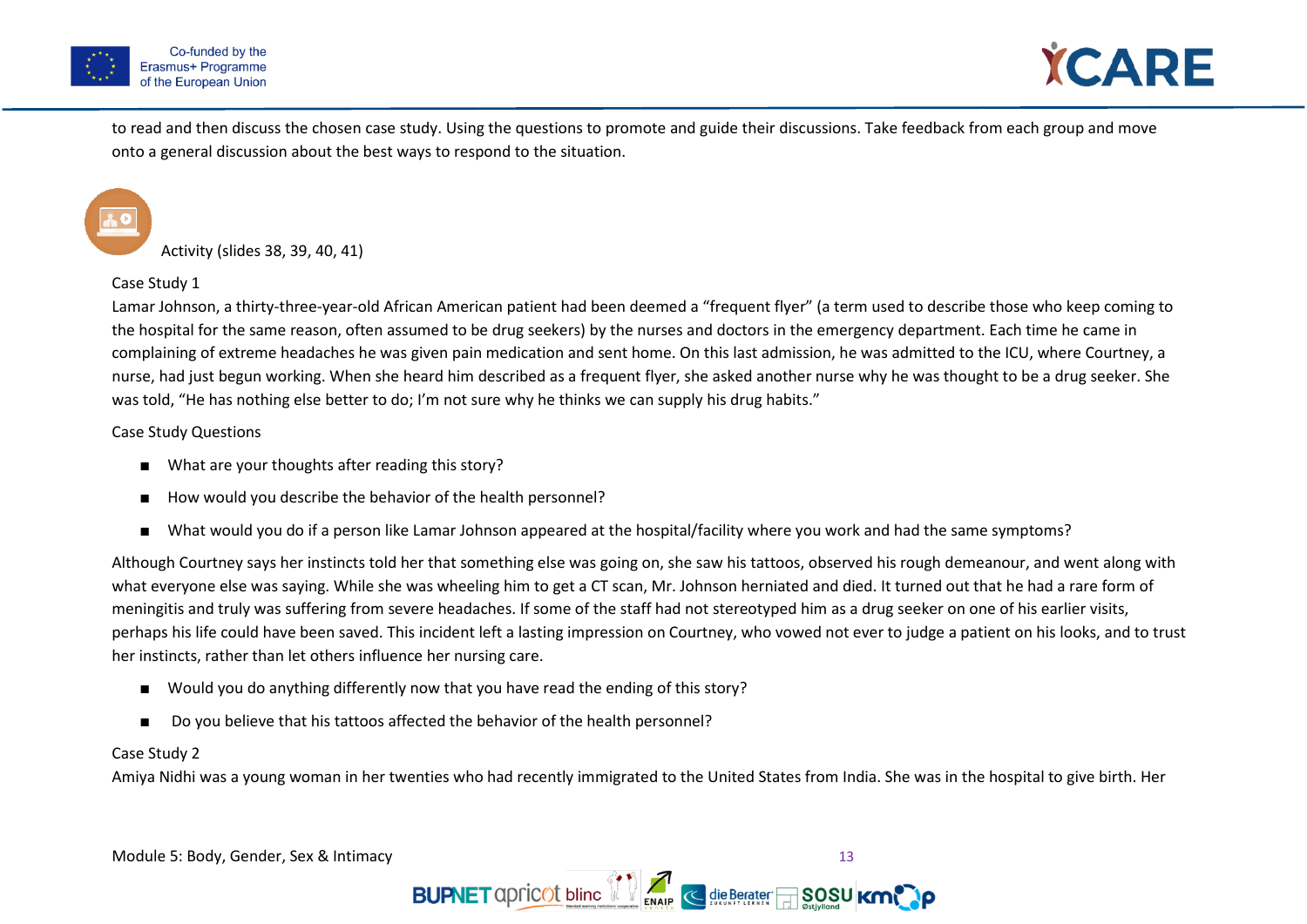



support person was her sister, Marala. Marala kept telling her to get an epidural, but Amiya said that even though she would like one, she could not get one; her husband would not allow it.

Case Study Questions

- What do you think about the relationship between Amiya and her husband?
- How do you feel about Amiya?
- How would you manage this situation as a health care provider?

What Amiya's nurse actually did:





Gender identities are formed through repetitive acts that tend to conform to social pressure. Body is the vessel through which identities, cultural or individual, are expressed. Perceptions of the body differ across cultures and over time. Each culture determines its own the gender roles. The power

Module 5: Body, Gender, Sex & Intimacy 14